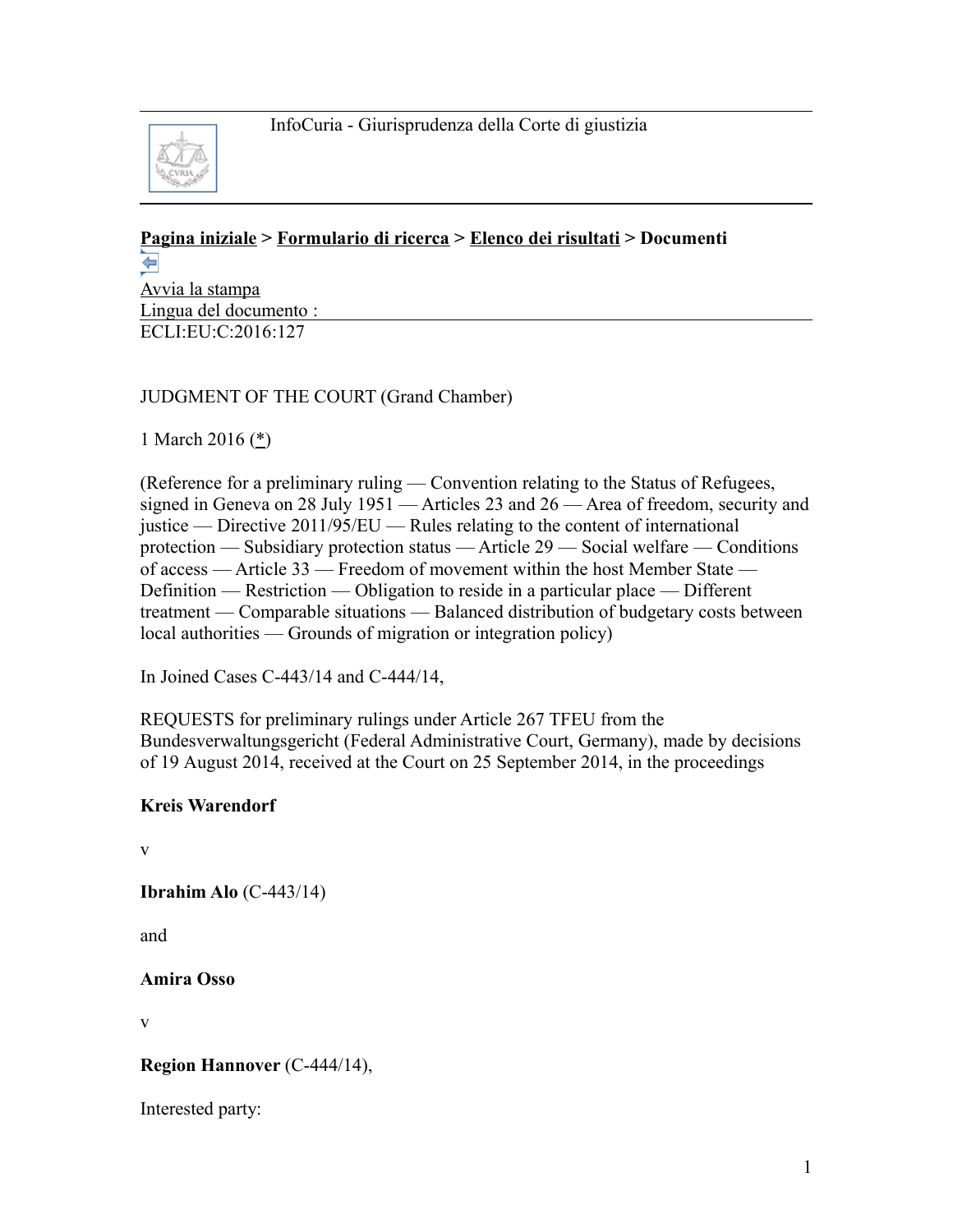**Vertreter des Bundesinteresses beim Bundesverwaltungsgericht** (C-443/14 and  $C-444/14$ ),

THE COURT (Grand Chamber),

composed of K. Lenaerts, President, M. Ilešič, L. Bay Larsen (Rapporteur), T. von Danwitz, C. Toader, D. Šváby, F. Biltgen and C. Lycourgos, Presidents of Chambers, A. Rosas, E. Juhász, A. Borg Barthet, M. Safjan, M. Berger, A. Prechal and K. Jürimäe, Judges,

Advocate General: P. Cruz Villalón,

Registrar: K. Malacek, Administrator,

having regard to the written procedure and further to the hearing on 14 July 2015,

after considering the observations submitted on behalf of:

- Kreis Warendorf, by L. Tepe, acting as Agent,
- Mr Alo, by S. Bulut, Rechtsanwalt,
- Ms Osso, by S. Ziesemer and K.-S. Janutta, Rechtsanwältinnen,
- the German Government, by T. Henze and J. Möller, acting as Agents,
- the Greek Government, by M. Michelogiannaki, acting as Agent,

– the European Commission, by M. Condou-Durande and W. Bogensberger, acting as Agents,

after hearing the Opinion of the Advocate General at the sitting on 6 October 2015,

gives the following

### **Judgment**

1 These requests for preliminary rulings concern the interpretation of Articles 29 and 33 of Directive 2011/95/EU of the European Parliament and of the Council of 13 December 2011 on standards for the qualification of third-country nationals or stateless persons as beneficiaries of international protection, for a uniform status for refugees or for persons eligible for subsidiary protection, and for the content of the protection granted (OJ 2011 L 337, p. 9).

2 The requests have been made in two sets of proceedings between, in Case C-443/14, Kreis Warendorf (Warendorf District) and Mr Alo and, in Case C-444/14,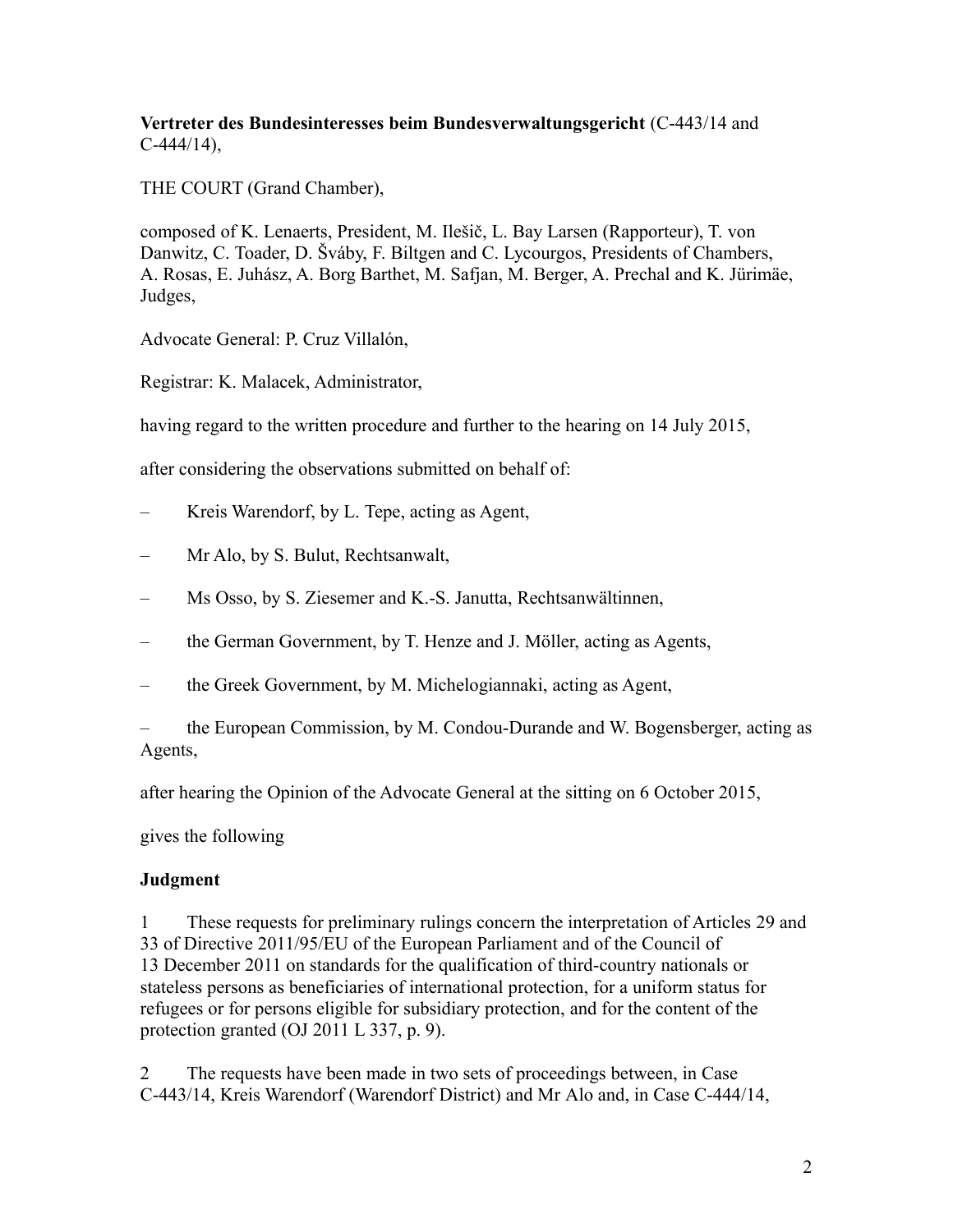Ms Osso and Region Hannover (Hanover Region), concerning the place-of-residence conditions attached to Mr Alo's and Ms Osso's residence permits.

# **Legal context**

# *The Geneva Convention*

3 The Convention Relating to the Status of Refugees, signed in Geneva on 28 July 1951 (*United Nations Treaty Series*, vol. 189, p. 150, No 2545 (1954)), entered into force on 22 April 1954. It was supplemented by the Protocol Relating to the Status of Refugees, concluded in New York on 31 January 1967, which entered into force on 4 October 1967 ('the Geneva Convention').

4 Article 23 of the Geneva Convention, entitled 'Public relief', states:

'The Contracting States shall accord to refugees lawfully staying in their territory the same treatment with respect to public relief and assistance as is accorded to their nationals.'

5 Article 26 of that convention, entitled 'Freedom of Movement', provides:

'Each Contracting State shall accord to refugees lawfully in its territory the right to choose their place of residence and to move freely within its territory, subject to any regulations applicable to aliens generally in the same circumstances.'

# *EU law*

6 Recitals 3, 4, 6, 8, 9, 16, 23, 24, 33 and 39 of Directive 2011/95 are worded as follows:

'(3) The European Council at its special meeting in Tampere on 15 and 16 October 1999 agreed to work towards establishing a Common European Asylum System, based on the full and inclusive application of the Geneva Convention …

(4) The Geneva Convention … [provides] the cornerstone of the international legal regime for the protection of refugees.

...

(6) The Tampere conclusions also provide that rules regarding refugee status should be complemented by measures on subsidiary forms of protection, offering an appropriate status to any person in need of such protection.

...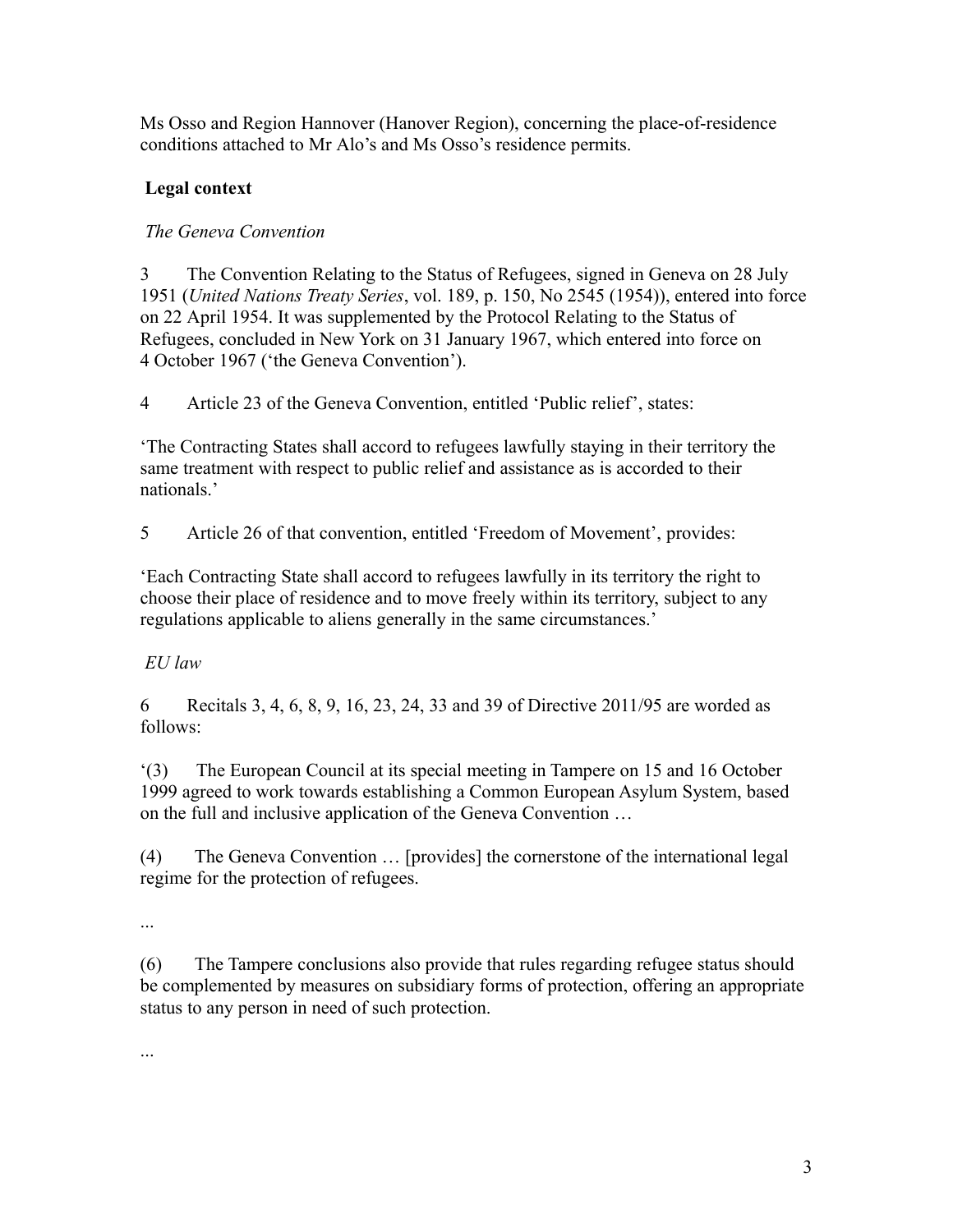(8) In the European Pact on Immigration and Asylum, adopted on 15 and 16 October 2008, the European Council noted that considerable disparities remain between one Member State and another concerning the grant of protection and the forms that protection takes and called for new initiatives to complete the establishment of a Common European Asylum System, provided for in the Hague Programme, and thus to offer a higher degree of protection.

(9) In the Stockholm Programme, the European Council reiterated its commitment to the objective of establishing a common area of protection and solidarity, based on a common asylum procedure and a uniform status, in accordance with Article 78 [TFEU], for those granted international protection, by 2012 at the latest.

...

(16) This Directive respects the fundamental rights and observes the principles recognised in particular by the Charter of Fundamental Rights of the European Union. …

…

(23) Standards for the definition and content of refugee status should be laid down to guide the competent national bodies of Member States in the application of the Geneva Convention.

(24) It is necessary to introduce common criteria for recognising applicants for asylum as refugees within the meaning of Article 1 of the Geneva Convention.

...

(33) Standards for the definition and content of subsidiary protection status should also be laid down. Subsidiary protection should be complementary and additional to the refugee protection enshrined in the Geneva Convention.

...

(39) While responding to the call of the Stockholm Programme for the establishment of a uniform status for refugees or for persons eligible for subsidiary protection, and with the exception of derogations which are necessary and objectively justified, beneficiaries of subsidiary protection status should be granted the same rights and benefits as those enjoyed by refugees under this Directive, and should be subject to the same conditions of eligibility.'

7 Article 20(1) and (2), forming part of Chapter VII of Directive 2011/95, which concerns the content of international protection, provides:

'1. This Chapter shall be without prejudice to the rights laid down in the Geneva **Convention**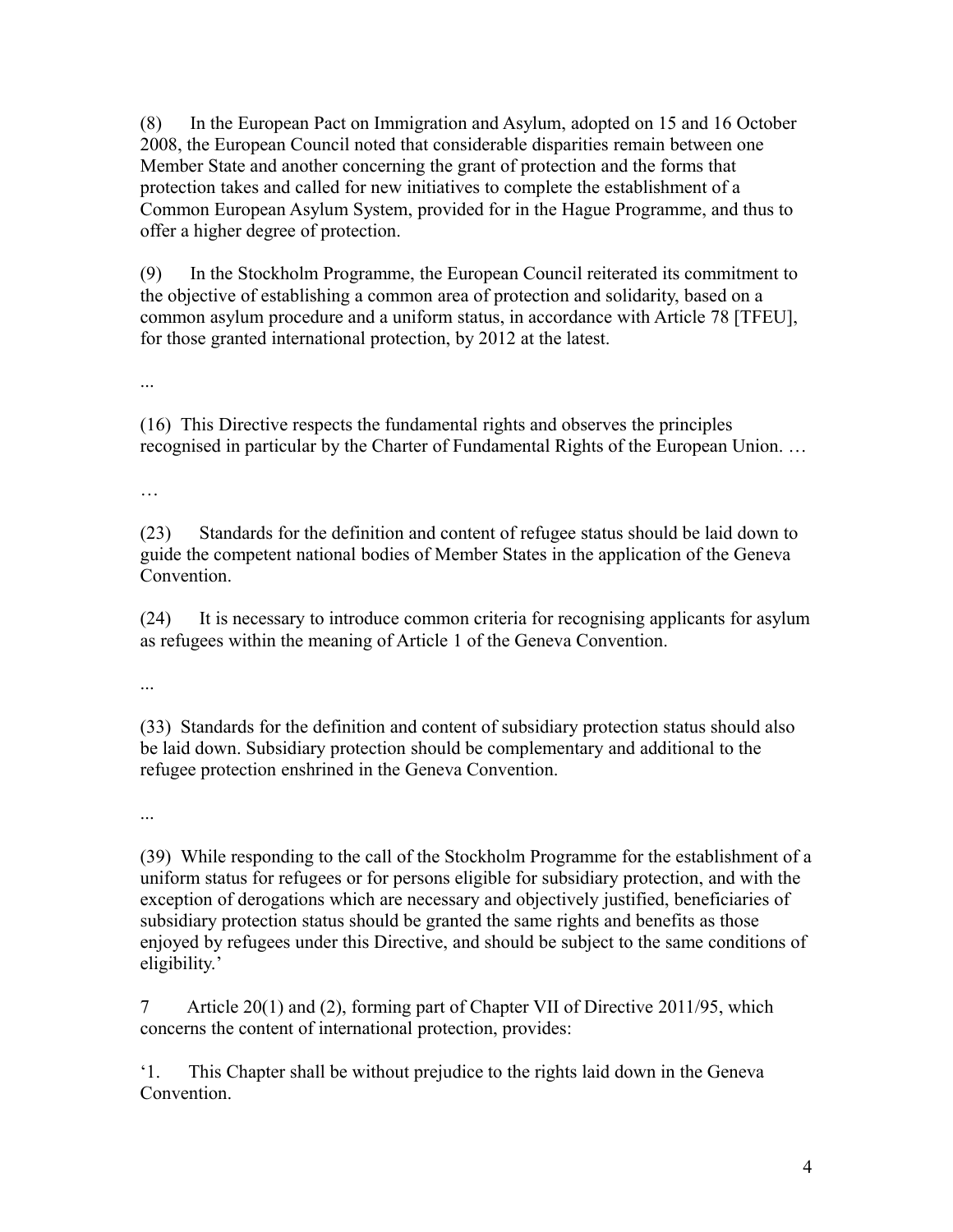2. This Chapter shall apply both to refugees and persons eligible for subsidiary protection unless otherwise indicated.'

8 Article 29 of Directive 2011/95, entitled 'Social welfare', is worded as follows:

'1. Member States shall ensure that beneficiaries of international protection receive, in the Member State that has granted such protection, the necessary social assistance as provided to nationals of that Member State.

2. By way of derogation from the general rule laid down in paragraph 1, Member States may limit social assistance granted to beneficiaries of subsidiary protection status to core benefits which will then be provided at the same level and under the same eligibility conditions as nationals.'

9 Article 32 of that directive provides:

'1. Member States shall ensure that beneficiaries of international protection have access to accommodation under equivalent conditions as other third-country nationals legally resident in their territories.

2. While allowing for national practice of dispersal of beneficiaries of international protection, Member States shall endeavour to implement policies aimed at preventing discrimination of beneficiaries of international protection and at ensuring equal opportunities regarding access to accommodation.'

10 Article 33 of Directive 2011/95, entitled 'Freedom of movement within the Member State', provides:

'Member States shall allow freedom of movement within their territory to beneficiaries of international protection, under the same conditions and restrictions as those provided for other third-country nationals legally resident in their territories.'

# *German law*

11 Paragraph 12 of the Law on the residence, employment and integration of foreign nationals in the Federal Territory (Gesetz über den Aufenthalt, die Erwerbstätigkeit und die Integration von Ausländern im Bundesgebiet) of 30 July 2004 (BGBl. 2004 I, p. 1950), in the version applicable to the cases before the referring court ('the AufenthG'), provides:

'(1) The residence permit shall be issued for the territory of the Federal Republic. Its validity under those provisions of the Convention Implementing the Schengen Agreement that apply to residence in the territories of the Contracting Parties shall remain unaffected.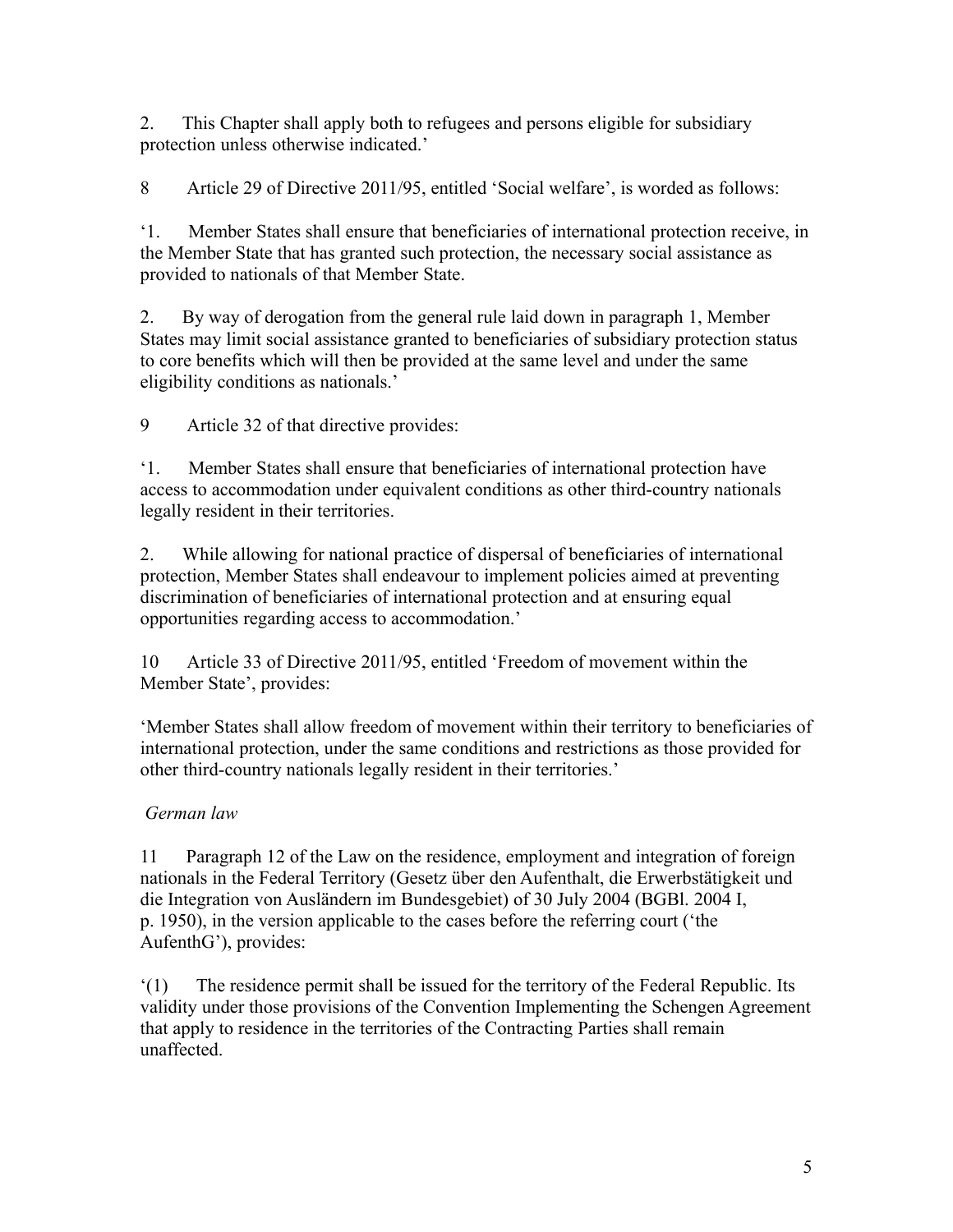(2) Visas and residence permits may be granted and extended subject to certain conditions. They may, even *ex post facto*, have conditions attached to them, in particular a geographical restriction.'

12 Under the Administrative Instructions concerning the AufenthG (Allgemeine Verwaltungsvorschrift zum AufenthG) of 26 October 2009:

'12.2.5.2.1 The condition restricting the place of residence represents in particular an appropriate means of ensuring that foreign recipients of social security benefits do not place a disproportionate fiscal burden on individual Länder and municipalities by linking them to a particular region. Such conditions may also help avert the concentration of welfare-dependent foreign nationals in specific areas and the associated emergence of points of social tensions with the negative effects which they have for the integration of foreign nationals. Such measures are also justified as a means of linking foreign nationals in particular need of integration to a specific place of residence so that they can avail themselves of the integration facilities available there.

12.2.5.2.2 Against this background, conditions restricting the place of residence are to be imposed and maintained in the case of holders of leave to remain under Chapter 2, Section 5, of the AufenthG or indefinite leave to remain under Paragraph 23(2), in so far as and so long as they are in receipt of benefits under the Second or Twelfth Book of the Social Security Code (Sozialgesetzbuch) or the Law on benefits for asylum seekers (Asylbewerberleistungsgesetz).'

13 According to the information provided in the orders for reference, those administrative instructions apply exclusively to foreign nationals who have been granted a residence permit on humanitarian or political grounds or grounds based on international law. The order for reference also indicates that, according to the case-law of the referring court, it is not permissible to impose a residence condition on third-country nationals with refugee status solely for the purpose of ensuring an appropriate distribution of the burden of public social assistance.

## **The disputes in the main proceedings and the questions referred for a preliminary ruling**

14 Mr Alo and Ms Osso are Syrian nationals. They travelled, in 1998 and 2001 respectively, to Germany where they both made unsuccessful applications for asylum. They then resided in Germany having been granted provisional leave to remain. They have been in receipt of social security benefits since their asylum procedures first began.

15 Following the submission of fresh asylum applications, Mr Alo and Ms Osso were granted subsidiary protection status by the Federal Office for Migration and Refugees (Bundesamt für Migration und Flüchtlinge).

16 The residence permits which were issued to Mr Alo and Ms Osso by decisions of Warendorf District of 12 October 2012 and Hanover Region of 5 April 2012,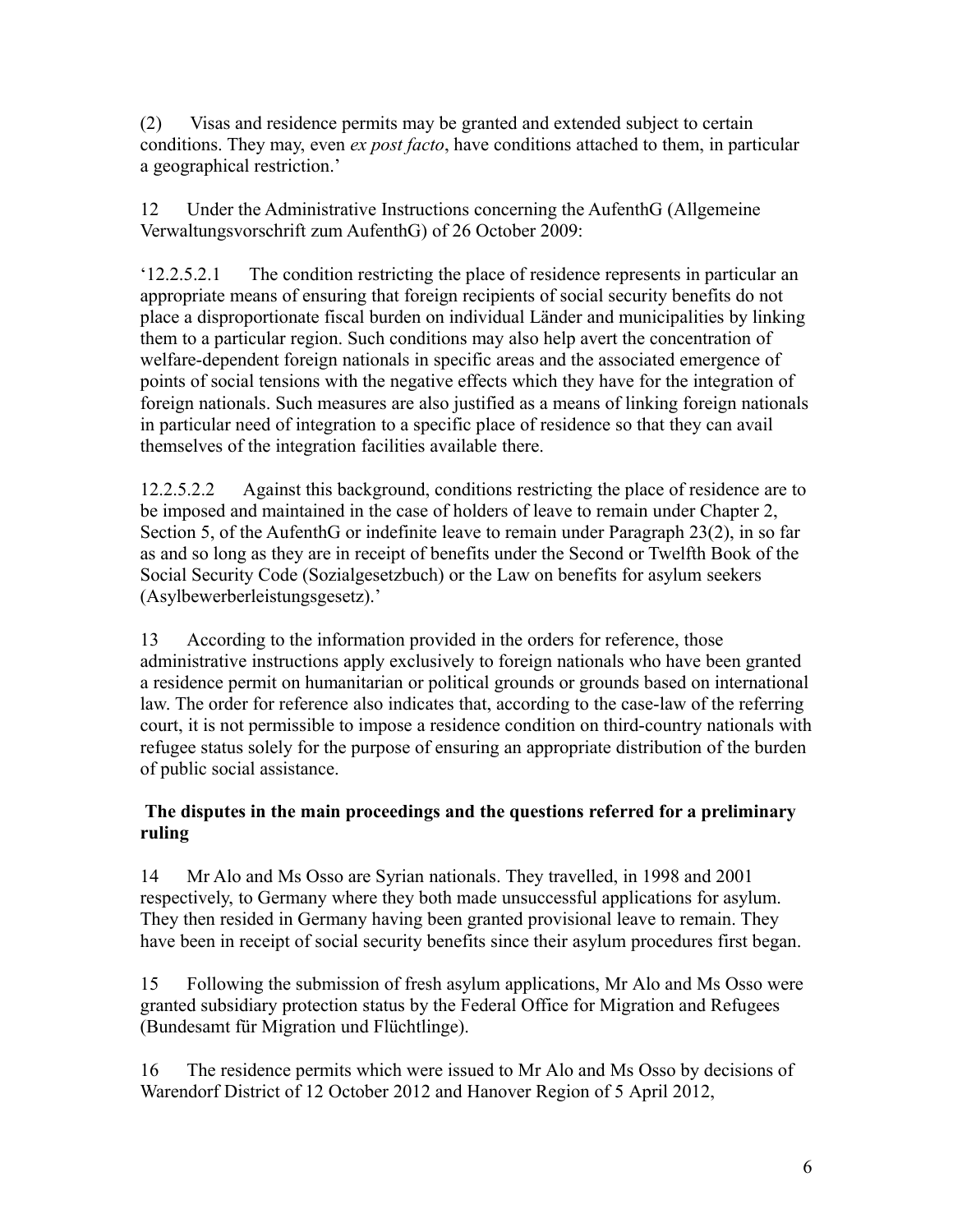respectively, included a condition requiring them to take up residence, in Mr Alo's case, in the town of Ahlen (Germany) and, in Ms Osso's case, in Hanover Region (Germany), with the exception of the capital of the Land of Lower Saxony. The authorities, in taking those decisions, relied on points 12.2.5.2.1 and 12.2.5.2.2 of the Administrative Instructions concerning the AufenthG.

17 Mr Alo and Ms Osso object, in the two cases in the main proceedings, to the residence conditions imposed on them. Their actions were dismissed at first instance.

18 The appeal brought by Mr Alo before the Oberverwaltungsgericht für das Land Nordrhein Westfalen (Higher Administrative Court for the Land of North Rhine-Westphalia) was successful. The court lifted the residence condition and, in essence, held that the decision of Warendorf District was in breach of Article 28(1), in conjunction with Article 32, of Council Directive 2004/83/EC of 29 April 2004 on minimum standards for the qualification and status of third-country nationals or stateless persons as refugees or as persons who otherwise need international protection and the content of the protection granted (OJ 2004 L 304, p. 12), provisions which correspond to Articles 29(1) and 33 of Directive 2011/95.

19 By contrast, the Niedersächsisches Oberverwaltungsgericht (Higher Administrative Court for the Land of Lower Saxony) dismissed Ms Osso's appeal. It held, in particular, that the contested decision was compatible with the applicable provisions because Ms Osso was in receipt of certain social security benefits. The court also held that that decision was not in breach of either international or EU law.

20 Warendorf District and Ms Osso then brought appeals on a point of law ('Revision') before the Bundesverwaltungsgericht (Federal Administrative Court) against the judgments of the Oberverwaltungsgericht für das Land Nordrhein Westfalen (Higher Administrative Court for the Land of North Rhine-Westphalia) and the Niedersächsisches Oberverwaltungsgericht (Higher Administrative Court for the Land of Lower Saxony).

21 In those circumstances, the Bundesverwaltungsgericht (Federal Administrative Court) decided to stay the proceedings and to refer the following questions, which are worded identically in Case C-443/14 and Case C-444/14, to the Court of Justice for a preliminary ruling:

'1. Does the condition requiring residence to be taken up in a geographically limited area (municipality, district, region) of a Member State constitute a restriction of freedom of movement within the meaning of Article 33 of Directive 2011/95, where the foreign national can otherwise move freely and stay in the territory of that Member State?

2. Is a place-of-residence condition imposed on beneficiaries of subsidiary protection status compatible with Article 33 and/or Article 29 of Directive 2011/95, where it is based on the objective of achieving an appropriate distribution of social assistance burdens among the relevant institutions within the territory of the State?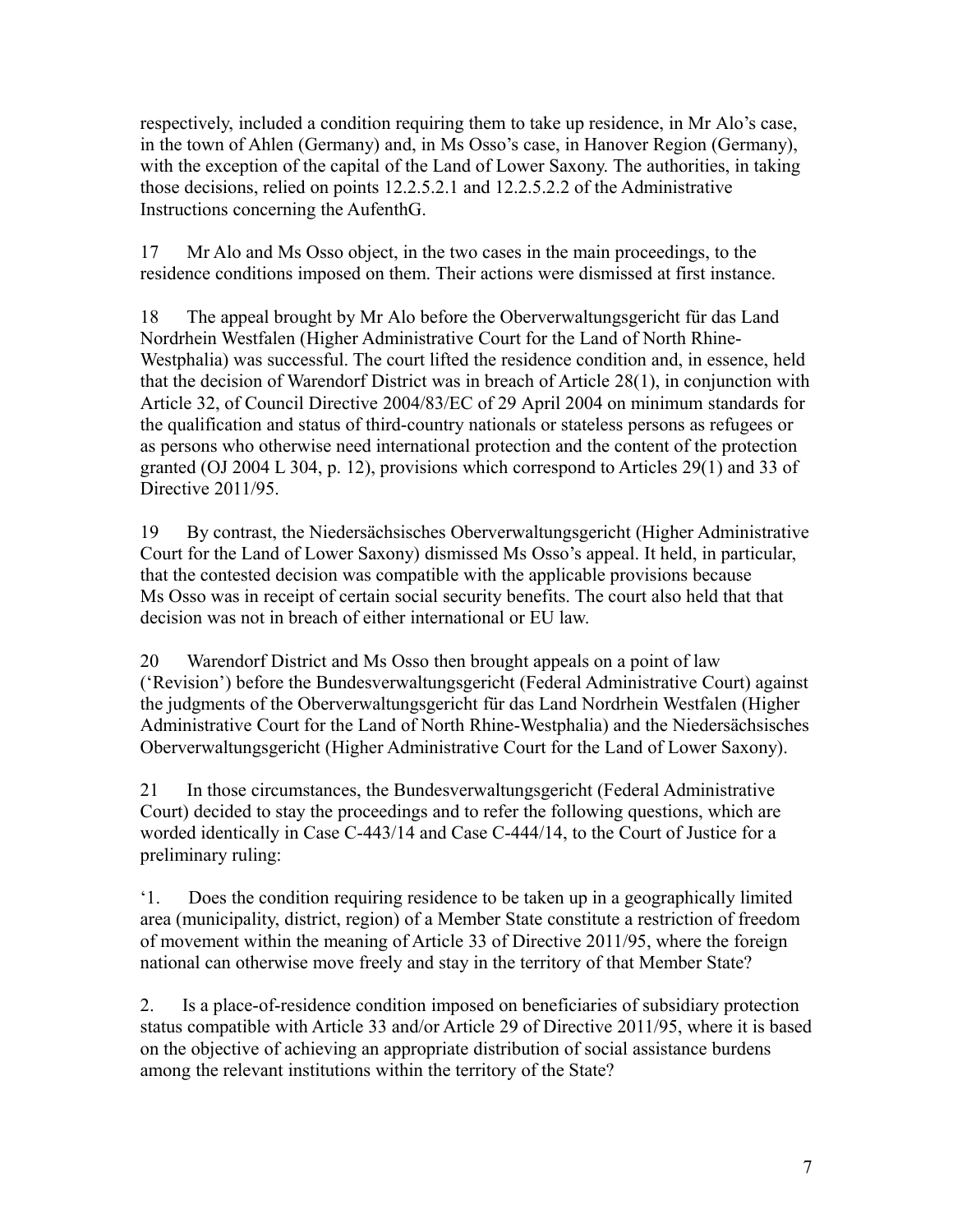3. Is a place-of-residence condition imposed on beneficiaries of subsidiary protection status compatible with Article 33 and/or Article 29 of Directive 2011/95, where it is based on grounds of migration or integration policy, for instance to prevent points of social tension as a result of the accumulated settlement of foreign nationals in certain municipalities or districts? Are abstract migration or integration policy grounds sufficient in this regard or must such grounds be specifically ascertained?'

## **Consideration of the questions referred**

## *The first question*

22 By its first question in each of the cases before it, the referring court asks, in essence, whether Article 33 of Directive 2011/95 must be interpreted as meaning that a place-of-residence condition ('residence condition') imposed on a beneficiary of subsidiary protection status, such as the conditions at issue in the main proceedings, constitutes a restriction of the freedom of movement guaranteed by that article, even when it does not prevent the beneficiary from moving freely within the territory of the Member State that has granted the protection and from staying on a temporary basis in that territory outside the place designated by the residence condition.

23 Under Article 33 of Directive 2011/95, Member States are to allow freedom of movement within their territory to beneficiaries of international protection, under the same conditions and restrictions as those provided for other third-country nationals who are legally resident in their territories.

24 It cannot be determined, purely from a literal reading of Article 33, whether that article implies only that beneficiaries of international protection must be able to move freely within the territory of the Member State that has granted such protection or whether it also means that such beneficiaries must be able to choose their place of residence in that territory.

25 The fact that Article 33 of Directive 2011/95 is entitled 'Freedom of movement' is not sufficient to dispel the ambiguities arising from its wording. As the Advocate General has noted in point 34 of his Opinion, that expression is not always used uniformly in EU law, inasmuch as certain provisions of EU law explicitly distinguish between the freedom of movement and the freedom to choose the place of residence, while others use the expression 'freedom of movement' in a way which also encompasses the right to choose the place of residence.

26 Furthermore, although in the German-language version of Directive 2011/95, the title of Article 33 of the directive, namely 'Freizügigkeit innerhalb eines Mitgliedstaats', could be read as an indication that the freedom of movement which that article lays down includes the right to choose the place of residence, other language versions of the directive, in particular the Spanish, Danish, English, French and Italian versions, do not support such an interpretation.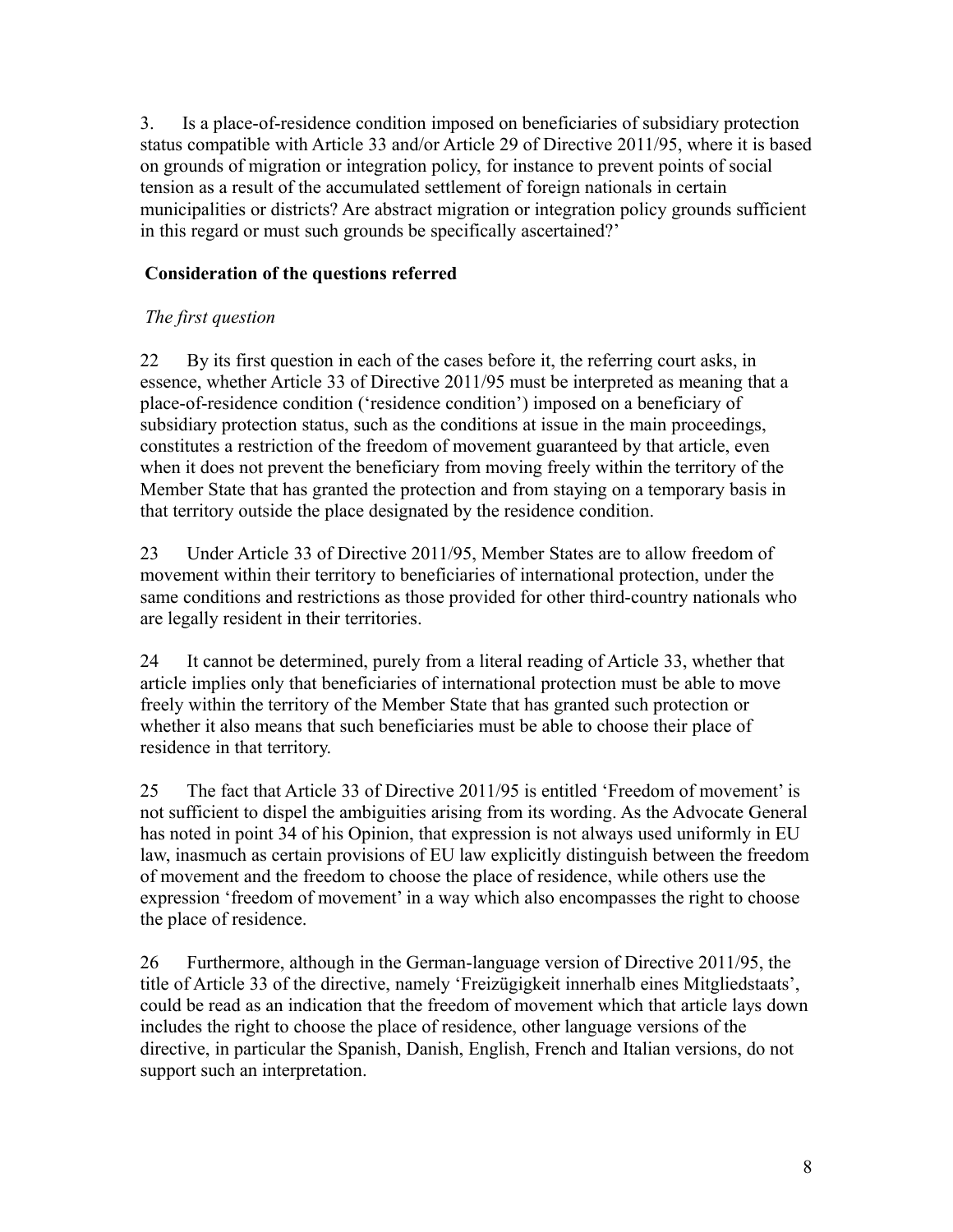27 According to settled case-law of the Court, the wording used in one language version of a provision of EU law cannot serve as the sole basis for the interpretation of that provision, or be made to override the other language versions. Provisions of EU law must be interpreted and applied uniformly in the light of the versions established in all the languages of the European Union. Where there is divergence between the various language versions of an EU legislative text, the provision in question must be interpreted by reference to the general scheme and the purpose of the rules of which it forms part (judgment in *GSV*, C-74/13, EU:C:2014:243, paragraph 27 and the case-law cited).

28 It must be noted in that regard that it is clear from recitals 4, 23 and 24 of Directive 2011/95 that the Geneva Convention constitutes the cornerstone of the international legal regime for the protection of refugees and that the provisions of the directive for determining who qualifies for refugee status and the content of that status were adopted to guide the competent authorities of the Member States in the application of that convention on the basis of common concepts and criteria (see, by analogy, judgment in *Abed El Karem El Kott and Others*, C-364/11, EU:C:2012:826, paragraph 42).

29 Directive 2011/95 must, for that reason, be interpreted in the light of its general scheme and purpose, and in a manner consistent with the Geneva Convention and the other relevant treaties referred to in Article 78(1) TFEU. As is apparent from recital 16 in the preamble thereto, the directive must also be interpreted in a manner consistent with the rights recognised by the Charter of Fundamental Rights of the European Union (see, by analogy, judgment in *Abed El Karem El Kott and Others*, C-364/11, EU:C:2012:826, paragraph 43 and the case-law cited).

30 Furthermore, it follows from recital 3 of Directive 2011/95 that, drawing on the Conclusions of the Tampere European Council, the EU legislature intended to ensure that the European asylum system, to whose definition that directive contributes, is based on the full and inclusive application of the Geneva Convention.

31 In principle, those considerations are, in so far as they pertain to the Geneva Convention, relevant only in relation to the conditions for determining who qualifies for refugee status and the content of that status, since the system laid down by the convention applies only to refugees and not to beneficiaries of subsidiary protection status, which is intended, as is apparent from recitals 6 and 33 of Directive 2011/95, to complement and add to the protection of refugees enshrined in the convention (see, to that effect, judgments in *Diakité*, C-285/12, EU:C:2014:39, paragraph 33, and *N.*, C-604/12, EU:C:2014:302, paragraph 31).

32 Nevertheless, recitals 8, 9 and 39 of Directive 2011/95 state that the EU legislature intended, in responding to the call of the Stockholm Programme, to establish a uniform status for all beneficiaries of international protection and that it accordingly chose to afford beneficiaries of subsidiary protection the same rights and benefits as those enjoyed by refugees, with the exception of derogations which are necessary and objectively justified.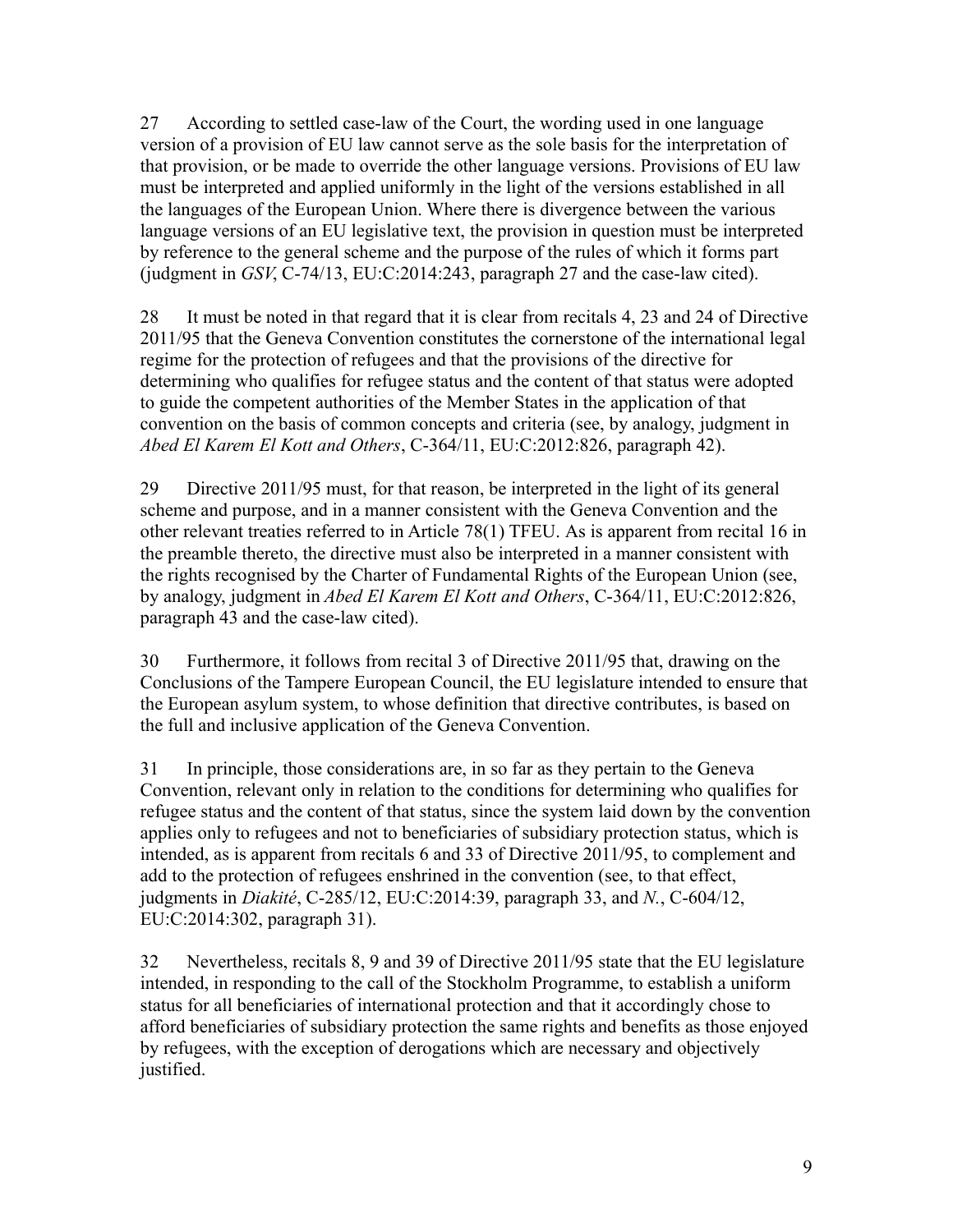33 Thus, Chapter VII of Directive 2011/95, which relates to the content of international protection, is to apply, in accordance with Article 20(2) of the directive, both to refugees and to beneficiaries of subsidiary protection status, unless otherwise indicated.

34 Whilst certain articles in Chapter VII contain such an indication to the contrary, that is not the case of Article 33 of Directive 2011/95. Rather, that article makes clear that the 'freedom of movement' it lays down is secured for 'beneficiaries of international protection', which means that refugees and beneficiaries of subsidiary protection status are, in that respect, subject to the same rules.

35 Article 26 of the Geneva Convention, under which refugees are guaranteed the right to freedom of movement, expressly provides that that freedom includes not only the right to move freely in the territory of the State that has granted refugee status, but also the right of refugees to choose their place of residence in that territory. There is nothing to suggest that the EU legislature chose to include only the first of those rights in Directive 2011/95, but not the second.

36 In those circumstances, interpreting Article 33 of Directive 2011/95 to the effect that it does not confer on beneficiaries of subsidiary protection status the right to choose their place of residence in the territory of the Member State that has granted them such protection would mean that that right was afforded only to refugees. That would create despite the absence of an express provision to that effect in the directive — a distinction (contrary to the objective referred to in paragraphs 32 and 33 of the present judgment) between the content of the protection afforded in this respect to, on the one hand, refugees and, on the other, beneficiaries of subsidiary protection status.

37 Accordingly, Article 33 of the directive must be interpreted as meaning that it requires the Member States to allow beneficiaries of international protection both to move freely within the territory of the Member State that has granted such protection and to choose their place of residence within that territory.

38 The fact that Article 32(2) of Directive 2011/95 specifically states that the national practice of dispersal of beneficiaries of international protection is allowed does not call that conclusion into question.

39 Indeed, in view of the subject matter of Article 32, that statement must be understood as intended solely to enable the Member States to incorporate such a practice in their policies on access to accommodation.

40 In the light of the foregoing, the answer to the first question in each of the cases in the main proceedings is that Article 33 of Directive 2011/95 must be interpreted as meaning that a residence condition imposed on a beneficiary of subsidiary protection status, such as the conditions at issue in the main proceedings, constitutes a restriction of the freedom of movement guaranteed by that article, even when it does not prevent the beneficiary from moving freely within the territory of the Member State that has granted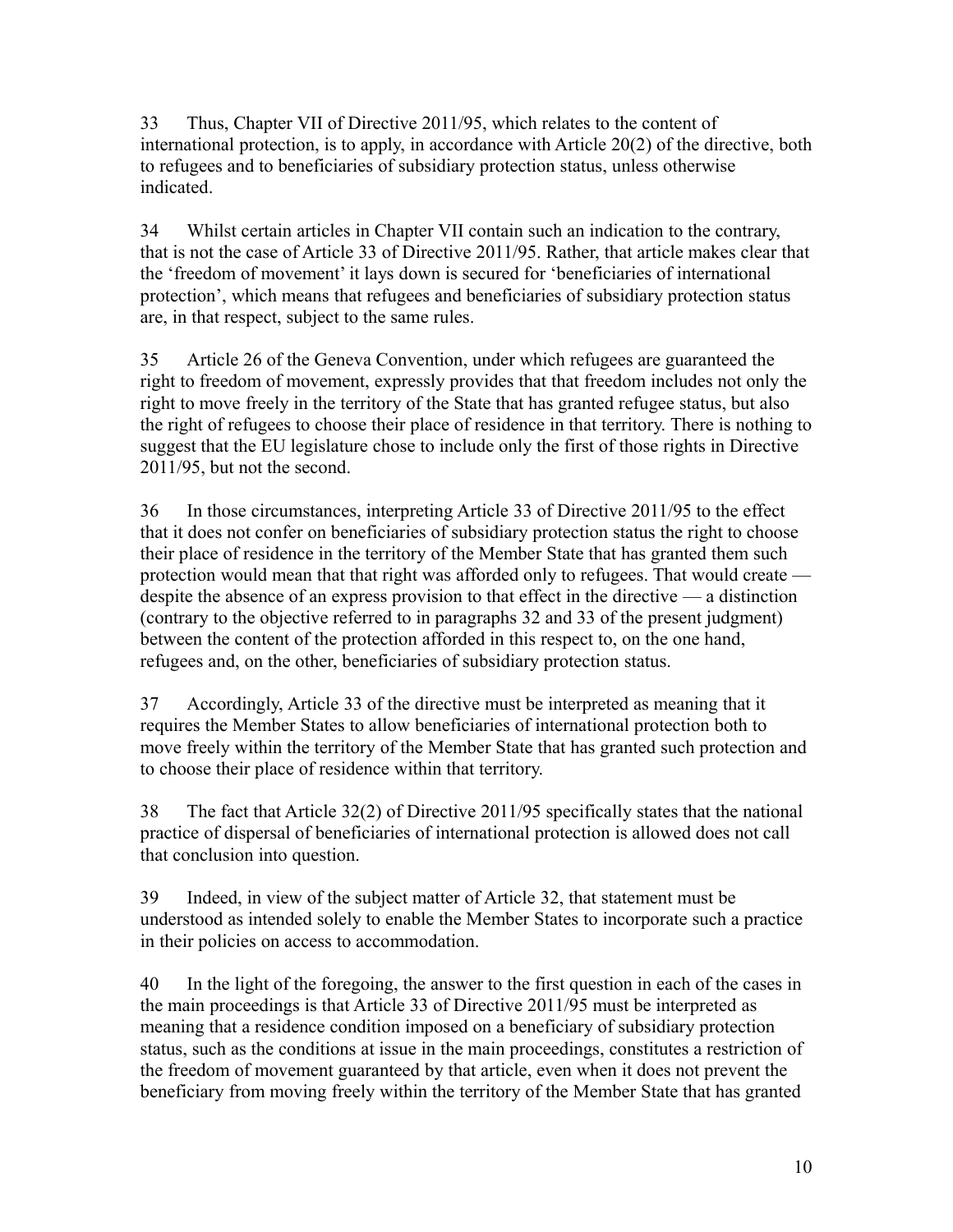the protection and from staying on a temporary basis in that territory outside the place designated by the residence condition.

## *The second question*

41 By its second question in each of the cases before it, the referring court asks, in essence, whether Articles 29 and 33 of Directive 2011/95 must be interpreted as precluding the imposition of a residence condition, such as the conditions at issue in the main proceedings, on a beneficiary of subsidiary protection status in receipt of certain specific social security benefits, for the purpose of achieving an appropriate distribution of the burden of paying those benefits among the various institutions competent in that regard.

42 As regards Article 33 of the directive, although it follows from the answer to the first question that the imposition of a residence condition such as those at issue in the main proceedings constitutes a restriction of the freedom of movement guaranteed by that article, the latter nonetheless allows certain restrictions of that freedom.

43 Article 33 of Directive 2011/95 makes clear however that the right of beneficiaries of international protection to freedom of movement must be exercised under the same conditions and restrictions as those provided for other third-country nationals who are legally resident in the territory of the Member State which has granted that protection.

44 Article 26 of the Geneva Convention, which, in the light of the reasoning in paragraphs 28 to 37 of the present judgment, is relevant for determining the scope of the freedom of movement of beneficiaries of subsidiary protection status, provides that freedom of movement is to be accorded to refugees subject to any regulations applicable to aliens generally in the same circumstances.

45 It follows that, under Article 33 of Directive 2011/95, beneficiaries of subsidiary protection status cannot, in principle, be subject to more restrictive rules, as regards the choice of their place of residence, than those applicable to refugees and other thirdcountry nationals who are legally resident in the Member State which has granted that protection.

46 The order for reference indicates that, in order to achieve an appropriate distribution of the burden of paying certain specific social security benefits ('welfare benefits') among the various competent institutions, a residence condition is imposed on third-country nationals who (i) have leave to remain on grounds that are humanitarian or political or based on international law (with the exception of refugees) and (ii) are in receipt of welfare benefits.

47 Under the national rules at issue in the main proceedings, beneficiaries of subsidiary protection status are thus subject, in that respect, to a more restrictive regime than that applicable, generally, to refugees and third-country nationals legally resident in Germany on grounds that are not humanitarian or political or based on international law.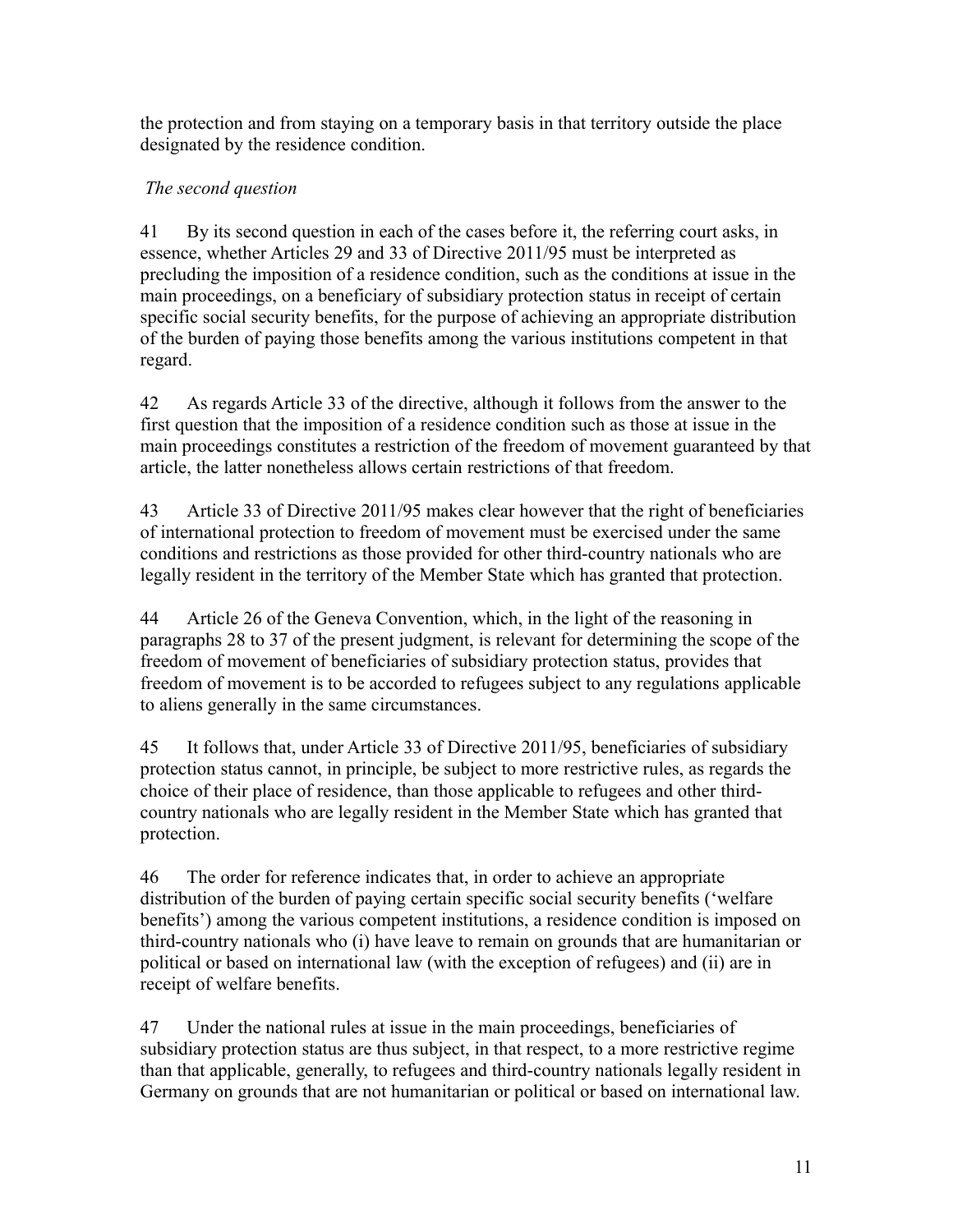48 So far as Article 29 of Directive 2011/95 is concerned, the Court notes that paragraph 1 thereof lays down a general rule that beneficiaries of international protection are to receive, in the Member State that has granted such protection, social assistance as provided to nationals of that Member State. That rule implies, in particular, that the access of those beneficiaries to social assistance cannot be dependent on compliance with conditions which are not imposed on nationals of the Member State that has granted the protection.

49 Article 29(2) of the directive provides that the Member State may derogate from that rule by limiting social assistance granted to beneficiaries of subsidiary protection to core benefits. However, it is clear from that provision that, where a Member State decides to derogate from the rule, those core benefits must be provided under the same conditions of eligibility as those applicable to nationals of that Member State.

50 Accordingly, in the two situations mentioned in Article 29 of Directive 2011/95, the conditions under which beneficiaries of subsidiary protection status are eligible for the social assistance extended to them by the Member State that has granted them that protection must be the same as those under which such assistance is granted to nationals of that Member State.

51 Article 23 of the Geneva Convention, which, in the light of the reasoning in paragraphs 28 to 37 of the present judgment, is relevant for the interpretation of Article 29(1) of Directive 2011/95, confirms that analysis, since it states that the Contracting States are to accord to refugees lawfully staying in their territory the same treatment with respect to public relief and assistance as is accorded to their nationals.

52 It follows from the considerations in paragraph 46 of the present judgment that residence conditions such as those at issue in the main proceedings are imposed on beneficiaries of subsidiary protection status when the latter are in receipt of welfare benefits.

53 Unlike German nationals, for whom there are no such residence conditions, a beneficiary of subsidiary protection status will therefore be eligible for welfare benefits only if he is prepared to accept a residence condition.

54 That said, national rules could legitimately provide for a residence condition to be imposed on beneficiaries of subsidiary protection status, without such a condition being imposed on refugees, third-country nationals legally resident in the territory of the Member State concerned on grounds that are not humanitarian or political or based on international law and nationals of that Member State, if those groups are not in an objectively comparable situation as regards the objective pursued by those rules.

55 In that respect, it must be noted, however, that the grant of social security benefits to a given person will entail costs for the institution that is required to provide those benefits, regardless of whether that person is a beneficiary of subsidiary protection status, a refugee, a third-country national who is legally resident in German territory on grounds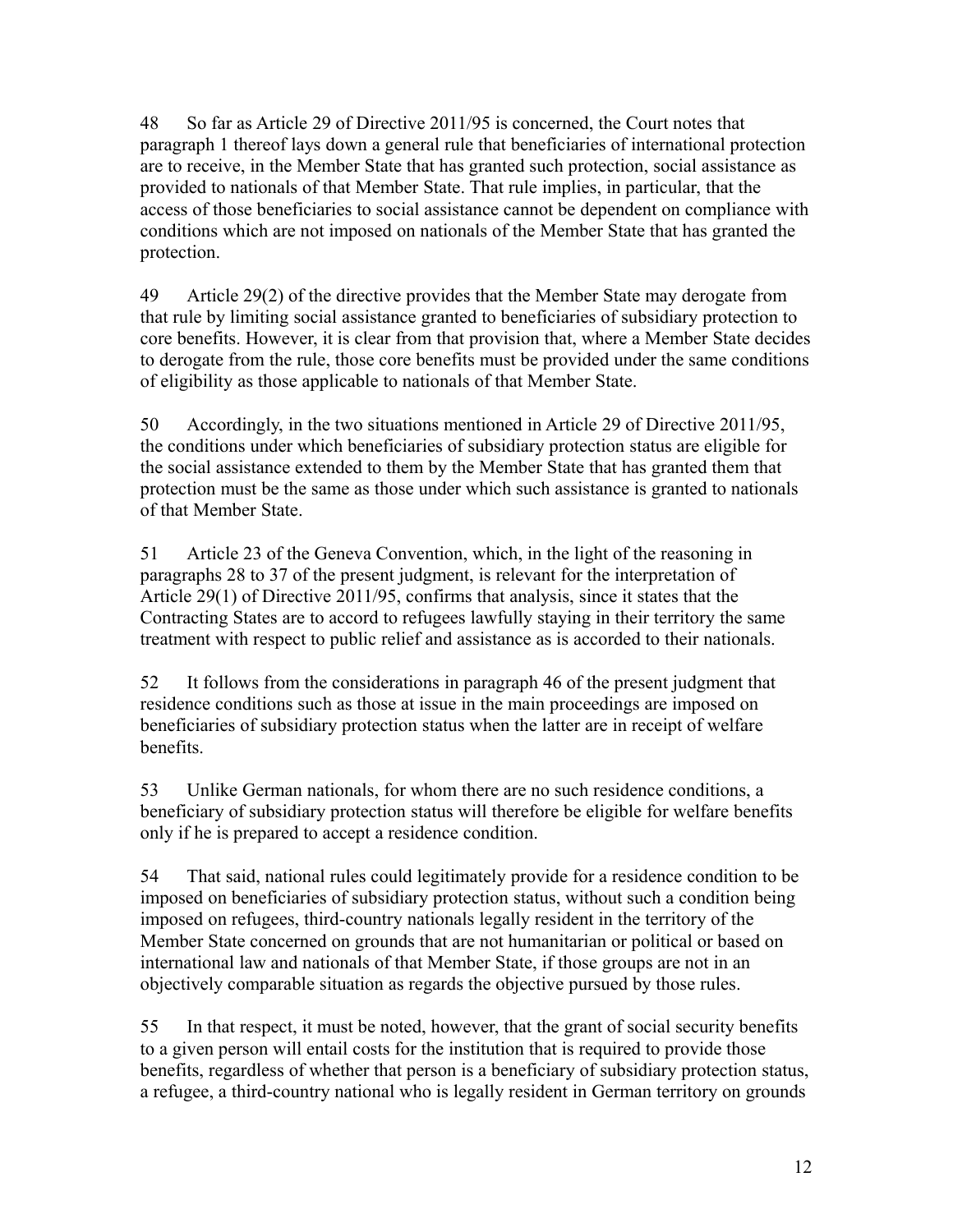that are not humanitarian or political or based on international law or a German national. The movement of recipients of those benefits or the fact that such persons are not equally concentrated throughout the Member State concerned may thus mean that the costs entailed are not evenly distributed among the various competent institutions, irrespective of the potential qualification of such recipients for subsidiary protection status.

56 It follows from the foregoing that the answer to the second question in each of the cases in the main proceedings is that Articles 29 and 33 of Directive 2011/95 must be interpreted as precluding the imposition of a residence condition, such as the conditions at issue in the main proceedings, on a beneficiary of subsidiary protection status in receipt of certain specific social security benefits, for the purpose of achieving an appropriate distribution of the burden of paying those benefits among the various institutions competent in that regard, when the applicable national rules do not provide for the imposition of such a measure on refugees, third-country nationals legally resident in the Member State concerned on grounds that are not humanitarian or political or based on international law or nationals of that Member State in receipt of those benefits.

## *The third question*

57 By its third question in each of the cases before it, the referring court asks, in essence, whether Articles 29 and/or 33 of Directive 2011/95 must be interpreted as precluding the imposition on a beneficiary of subsidiary protection status, in receipt of certain specific social security benefits, of a residence condition, such as the conditions at issue in the main proceedings, where the objective is to facilitate the integration of thirdcountry nationals in the Member State that has granted that protection.

58 It appears from the orders for reference that, in connection with the objective mentioned in the preceding paragraph, the residence condition provided for by German law seeks, on the one hand, to prevent the concentration in certain areas of third-country nationals in receipt of welfare benefits and the emergence of points of social tension with the negative consequences which that entails for the integration of those persons and, on the other, to link third-country nationals in particular need of integration to a specific place of residence so that they can make use of the integration facilities available there.

59 In that regard, it should be stated that Article 29 of Directive 2011/95 is not relevant in the context of the examination of the third question, since beneficiaries of subsidiary protection status and German nationals are not in a comparable situation so far as the objective of facilitating the integration of third-country nationals is concerned.

60 As regards Article 33 of Directive 2011/95, it can be seen from the information set out in paragraphs 12 and 13 of the present judgment that the treatment, under the national rules at issue in the main proceedings, of beneficiaries of subsidiary protection status in receipt of welfare benefits is different from the treatment applicable, generally, to thirdcountry nationals legally resident in German territory on grounds that are not humanitarian or political or based on international law and to German nationals.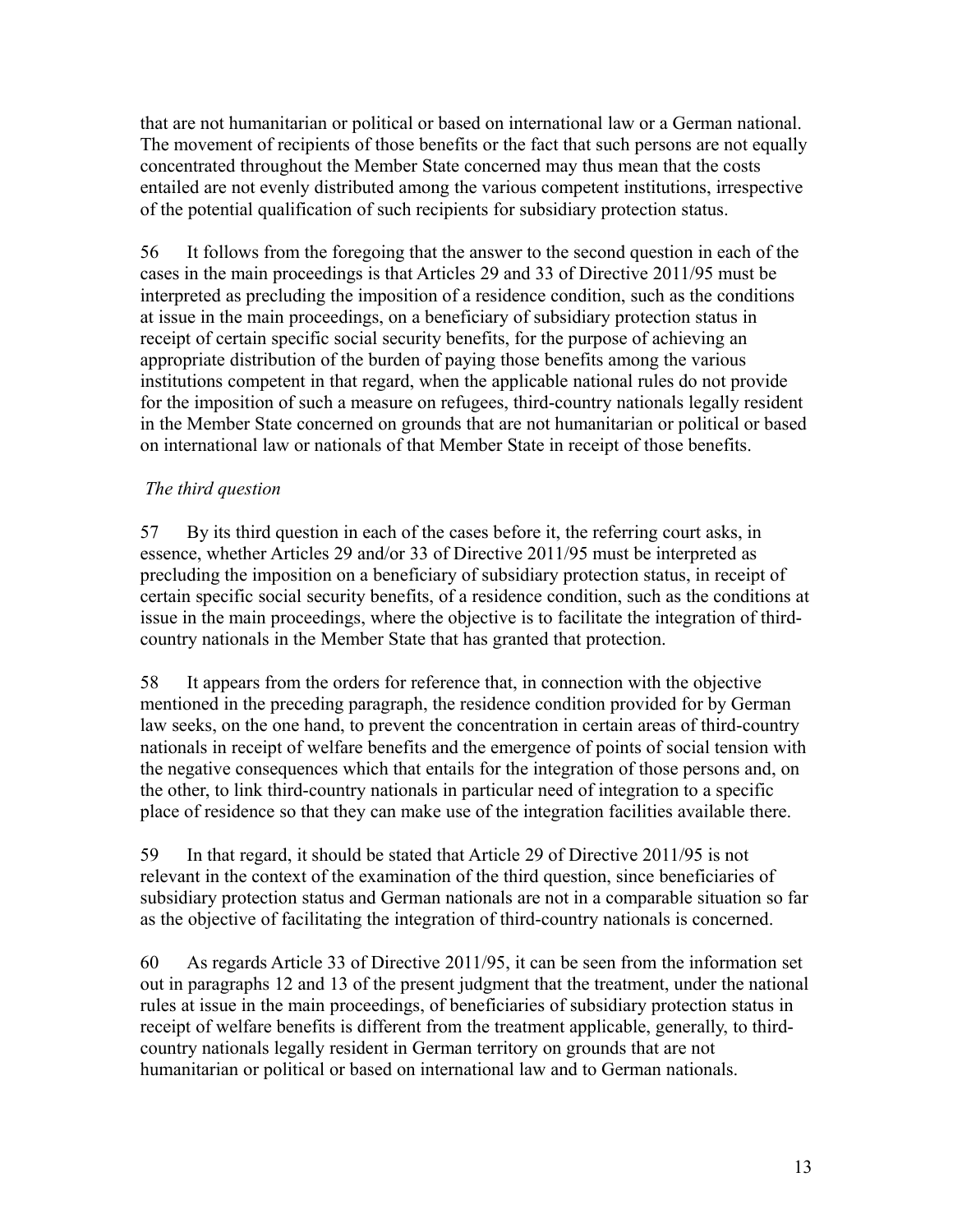61 It follows from the reasoning in paragraph 54 of the present judgment that the imposition by such rules of a residence condition on a beneficiary of subsidiary protection status in receipt of welfare benefits is precluded by Article 33 of Directive 2011/95 only where beneficiaries of subsidiary protection status are in a situation that is, so far as concerns the objective pursued by those rules, objectively comparable with the situation of third-country nationals legally resident in Germany on grounds that are not humanitarian or political or based on international law.

62 The referring court will therefore have to determine whether the fact that a thirdcountry national in receipt of welfare benefits is a beneficiary of international protection — in this case subsidiary protection — means that he will face greater difficulties relating to integration than another third-country national who is legally resident in Germany and in receipt of such benefits.

63 That might, in particular, be the case if, pursuant to the national rule mentioned by the referring court — under which the stay of third-country nationals legally resident in Germany on grounds that are not humanitarian or political or based on international law is generally subject to a condition that they are able to support themselves —, those nationals were eligible for welfare benefits only after a certain period of continuous legal residence in the host Member State. It could be assumed from such a period of residence that the third-country nationals concerned are sufficiently integrated in that Member State and therefore would not be in a situation comparable with that of beneficiaries of international protection so far as the objective of facilitating the integration of thirdcountry nationals is concerned.

64 It follows from the foregoing that the answer to the third question in each of the cases in the main proceedings is that Article 33 of Directive 2011/95 must be interpreted as not precluding a residence condition, such as the conditions at issue in the main proceedings, from being imposed on a beneficiary of subsidiary protection status, in receipt of certain specific social security benefits, with the objective of facilitating the integration of third-country nationals in the Member State that has granted that protection — when the applicable national rules do not provide for such a measure to be imposed on third-country nationals legally resident in that Member State on grounds that are not humanitarian or political or based on international law and who are in receipt of those benefits — if beneficiaries of subsidiary protection status are not in a situation that is objectively comparable, so far as that objective is concerned, with the situation of third-country nationals legally resident in the Member State concerned on grounds that are not humanitarian or political or based on international law, it being for the referring court to determine whether that is the case.

### **Costs**

65 Since these proceedings are, for the parties to the main proceedings, a step in the action pending before the national court, the decision on costs is a matter for that court. Costs incurred in submitting observations to the Court, other than the costs of those parties, are not recoverable.